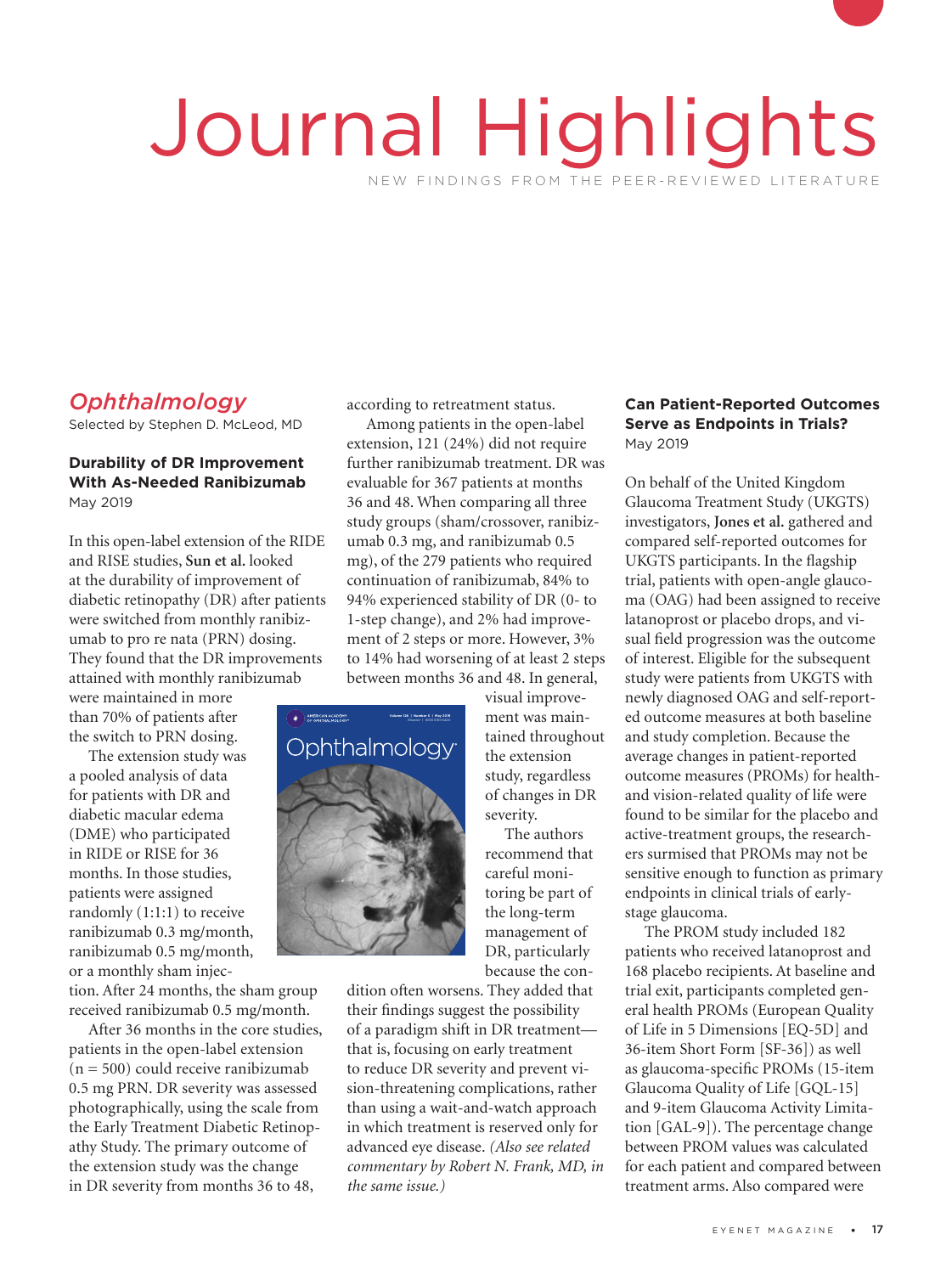

The average percentage change in PROMs was similar for the placebo and latanoprost groups, with no significant between-group difference for any measure (EQ-5D overall,  $p = .98$ ; EQ-5D visual analog scale,  $p = .88$ ;  $SF-36$ ,  $p = .94$ ;  $GQL-15$ ,  $p = .66$ ;  $GAL-9$ ,  $p = .87$ ). As expected, there were significant differences in glaucoma-related PROMs between patients with and without progressing glaucoma (GQL-15,  $p = .02$ ; GAL-9,  $p = .02$ ), and the differences in general health PROMs were similar for these subgroups (EQ-5D, p = .62; EQ-5D visual analog scale,  $p = 0.23$ ; SF-36,  $p = .65$ ).

The low sensitivity of PROMs may render these tools inadequate as primary endpoints in trials of early-stage glaucoma. Although sensitivity to clinical meaningfulness is a common criterion for outcomes selection, quality of life is important as well. Even if PROMs cannot capture the disease-modifying effects of treatment, these tools may help to assess other consequences of therapy, such as side effects and dosing convenience. *(Also see related commentary by Scott Wallace, MD, and Jane Edmond, MD, in the same issue.)* 

#### **Cyclosporine A Cationic Emulsion for Pediatric Vernal Keratoconjunctivitis** May 2019

Leonardi et al. evaluated the efficacy and safety of an investigational therapy for severe vernal keratoconjunctivitis (VKC) in children: cyclosporine A (CsA) cationic emulsion (CE). Compared with conventional CsA formulation, the new product (an oil-in-water emulsion) demonstrated better bioavailability. This research indicates that high-dose CsA CE is safe and improves keratitis, its symptoms, and quality of life (QoL) for children with severe VKC.

This phase 3 trial involved 169 pediatric patients with active severe VKC (grade 3 or 4 on the Bonini severity scale) and severe keratitis (corneal fluorescein staining score of 4 or 5 on

the modified Oxford scale).

During the four-month study, patients were assigned randomly to receive high-dose treatment (CsA CE 0.1% eyedrops, four times daily), low-dose treatment (CsA CE 0.1% twice daily plus vehicle twice daily), or vehicle four times daily. The primary endpoint was a mean composite score reflecting corneal fluorescein staining, use of rescue medication (dexamethasone 0.1% four times daily), and corneal ulceration. QoL was assessed by a visual analog scale and questionnaire.

For the primary endpoint, differences in least-squares means versus vehicle were significant for the high dose of CsA CE  $(0.76; p = .007)$  as well as the low dose  $(0.67; p = .010)$ ; treatment effect was driven mainly by corneal fluorescein staining score. Compared with low-dose CsA CE, the higher dose resulted in larger improvements in photophobia and mucous discharge and much greater improvement in both QoL domains. The need for rescue medication differed significantly between the vehicle group and each active-treatment arm. VKC symptoms and QoL improved in all three groups, and improvement was significant for high-dose treatment versus vehicle.

*—Summaries by Lynda Seminara*

# *Ophthalmology Retina*

Selected by Andrew P. Schachat, MD

#### **Using Multicolor Imaging to Detect Polypoidal Choroidal Vasculopathy** May 2019

Multicolor imaging is a novel technology that can be used to visualize pathology in the posterior pole. Images are produced separately from three color wavelengths and can be combined to produce a composite image. **Tan et al.** evaluated the ability of multicolor imaging to discern features of polypoidal choroidal vasculopathy (PCV) and compared those results with those seen on standard color fundus photography and indocyanine green (ICG) angiography, the gold standard. They found that multicolor imaging could detect features suggestive of PCV, making it

a useful noninvasive imaging option, particularly if ICG angiography is not available.

For this cross-sectional study, the researchers assessed 50 consecutive treatment-naive patients (50 eyes) with PCV. Patients were evaluated with multiple imaging technologies, including multicolor imaging, fluorescein and ICG angiography, and color fundus photography. Each patient underwent all imaging modalities on the same day. One eye was selected for analysis. The color fundus and ICG angiography images were independently graded by retina specialists to identify the presence of polyps and distinguish lesion components.

Overall, the researchers found that the location and shape of lesions detected with multicolor imaging correlated well with those seen on color fundus photography and ICG angiography. Multicolor imaging was able to detect polyps in 49 of the 50 eyes (98%). Other clinical features detected via multicolor imaging included branching vascular network (BVN, seen in 60% of eyes), drusen (seen in 66% of eyes), and subretinal hemorrhages (seen in 40% of eyes). On the multicolor composite images, the polyps appeared as dark green oval lesions. When infrared reflectance imaging was used, the polyps appeared as dark grey oval lesions with distinct margins. Subretinal hemorrhages appeared red on the multicolor composite images, while BVNs typically appeared as an area of mottling.

The authors noted that optical coherence tomography (OCT) and

#### *Ophthalmology Retina* **Now in PubMed**

The Academy is pleased to announce that *Ophthalmology Retina* has been accepted by the National Library of Medicine for inclusion in Medline/PubMed, making the publication the first monthly, print U.S. ophthalmology journal to be accepted in more than 12 years. Indexing is expected to begin this month (May).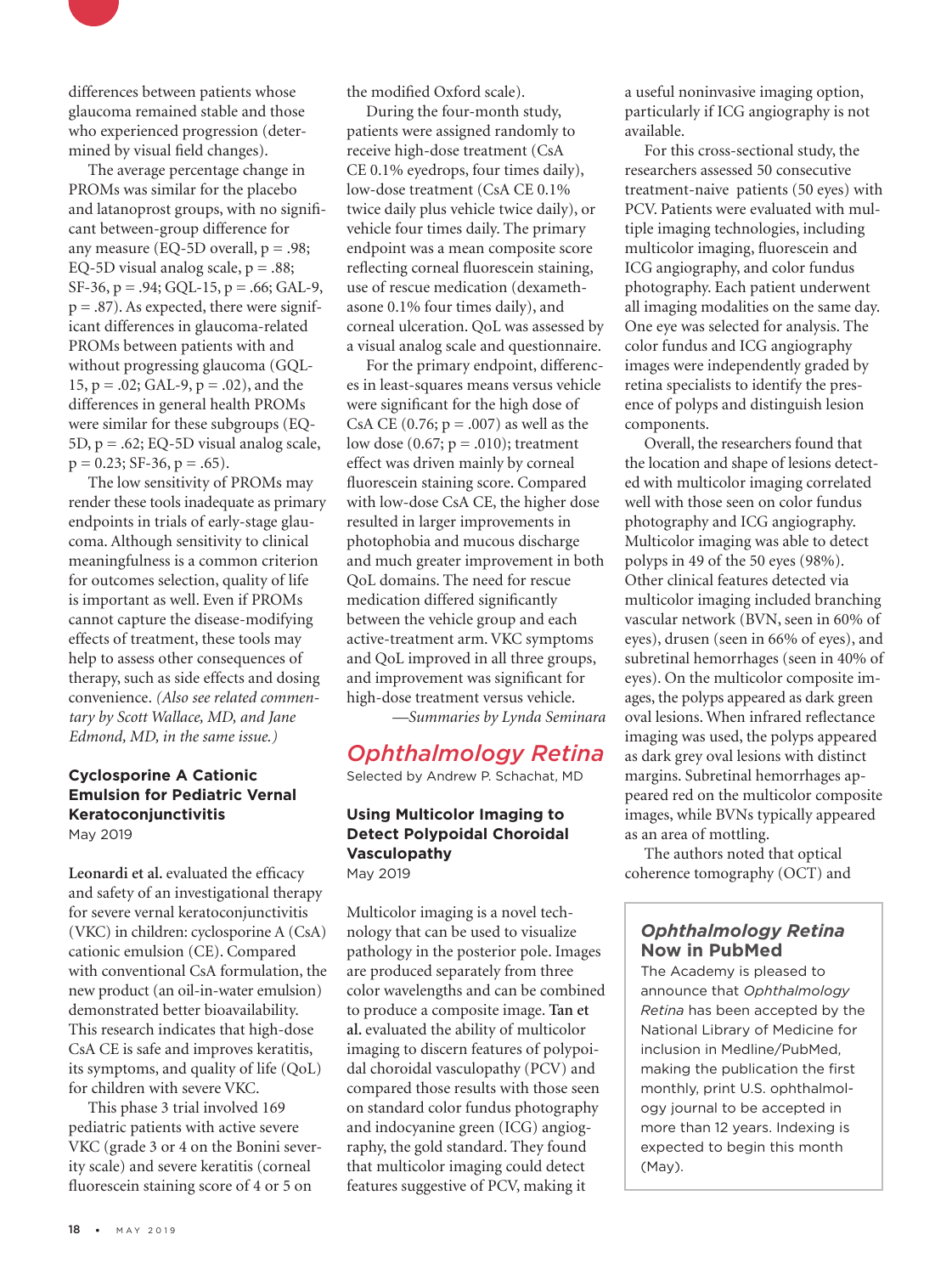

*PCV WITH HEMORRHAGE. In this image set, the color fundus photograph (1) shows areas of subretinal hemorrhage with retinal edema and hard exudates. The ICG angiogram (2) illustrates polyps with a small BVN. On the multicolor composite image (3), the polyps are dark green and oval, the BVN appears as a mottled green area, and the hemorrhages are red. On the infrared reflectance image (4), the polyps appear as dark grey round lesions.*

OCT angiography were not used in this study, which opens the door to follow-up research on whether the combination of OCT and multimodal imaging would increase diagnostic accuracy. *—Summary by Jean Shaw*

### *American Journal of Ophthalmology*

Selected by Richard K. Parrish II, MD

#### **CRAO-Associated Vascular Ischemic Events on the Rise** April 2019

Central retinal artery occlusion (CRAO) confers a high risk of acute vascular ischemic events, including myocardial infarction (MI) and stroke. Understanding the burden and risk-factor profile of ischemic events can help ophthalmologists in managing and referring patients. **Mir et al.** performed a nationwide cross-sectional study to determine the incidence and predictors of in-hospital ischemic events among inpatients with a diagnosis of CRAO in the United States. They found that the incidence of stroke nearly doubled

from 2003 to 2014. They also identified the following predictive factors: female sex, hypertension, carotid artery stenosis, aortic valve disease, smoking, and alcohol dependence/abuse.

During the 12-year study period, the estimated number of CRAO inpatient admissions was 17,117. The mean age was 68.4 years, and 53% were female. The overall incidence of in-hospital stroke and acute MI was 12.9% and 3.7%, respectively. The incidence of stroke increased significantly over time, from 7.7% in 2003 to 15.3% in 2014. Among this CRAO population, the combined risk of stroke, transient ischemic attack, and acute MI (or mortality) was 19%.

This research shows that the burden of vascular risk in this patient population is sizable and growing.

At present, there are no options to significantly improve visual outcomes in patients with CRAO; therefore, clinical management involves preventing vascular ischemic events. Because stroke risk is highest at the time of occlusion, prompt clinical evaluation is warranted, along with timely execution of stroke prevention measures.

To the authors' knowledge, their study is the largest of its kind to date. The findings confirm that CRAO is an important marker for subsequent vascular ischemic events. As the incidence of CRAO-associated stroke continues to rise, it would be prudent to have an adjunctive risk-prediction model to assist in triaging and referral, the authors said. This would optimize early evaluation of patients with the highest risk for ischemic events.

#### **New Questionnaires to Assess Functional Vision and QOL in Children With Eye Disease** April 2019

In previous research based on interviews, **Hatt et al.** identified children's concerns about functional vision and eye-related quality of life (ER-QOL). In a new study, these authors applied the patient-derived concerns to a different cohort of patients, with the goal of developing FDA-compliant questionnaires and testing their validity. This approach proved effective for devising questionnaires that separately assess the domains of functional vision and ER-QOL in children of any age, with any eye condition. (In subsequent research, the authors will test the reliability, construct validity, and responsiveness of these tools.)

The researchers' goal was to create short forms that represent individual, analysis-driven, unidimensional domains within the separate constructs of functional vision and ER-QOL, for use in any clinical setting. The researchers enrolled 444 children (0 to <18 years of age) from two centers, with the children representing 10 diagnostic categories.

Parents filled out a master questionnaire and proxy questionnaires for their children. Younger children had questions read to them; older children were given forms to fill out. Factor analysis was applied to identify unidimensional domains, and Rasch analyses (differential item functioning, targeting, fit) were performed to reduce the number of items. Rasch lookup tables were used for scoring, and the data were analyzed separately by age group and for each factor.

The number of items per questionnaire/proxy ranges from 29 to 42. The form for the youngest children (0-4 years) consists of three domains: functional vision, bothered by eyes/ vision, and social. For ages 5-11 and ages 12-17, the forms include four unidimensional domains: functional vision, bothered by eyes/vision, social, and frustration/worry.

For parents, the master questionnaire includes four domains: impact on parent/family, worry about child's eye condition, worry about child's self-perception and interactions, and worry about child's visual function. The number of domains on parental proxy forms vary according to the age of the child.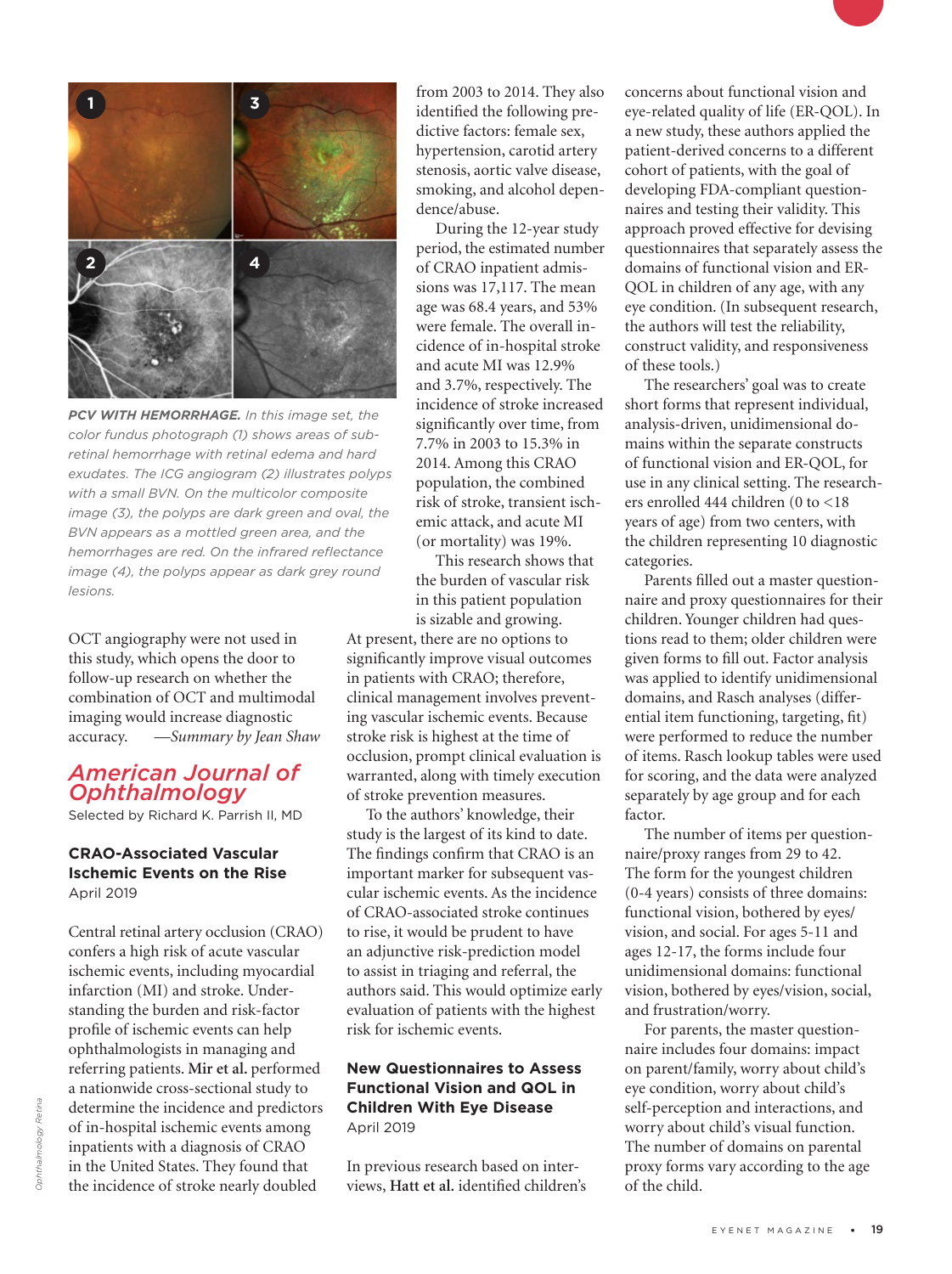Next steps include testing the reliability and validity of the new questionnaires in another cohort of patients. *—Summaries by Lynda Seminara*

## *JAMA Ophthalmology*

Selected and reviewed by Neil M. Bressler, MD, and Deputy Editors

#### **Trends in Eye Care Use and Spectacle Affordability** April 2019

In an analysis of data from the U.S. National Health Interview Survey (2008- 2016), **Varadaraj et al.** looked at trends in eye care use and the affordability of eyeglasses. They found that those least likely to use eye care or to be able to afford eyeglasses were women, racial/ ethnic minorities, and visually impaired people, regardless of study year. Since 2014, spectacles were deemed more affordable than in previous years, which may relate to economic recovery and/or health care reform.

Survey participants were adults 18 years and older. They were grouped into nine annual cross-sectional population-based samples, ranging from 21,781 to 36,697 people. Visual impairment was defined as self-reported difficulty with seeing despite wearing eyeglasses. Outcome measures included visits to eye care professionals and the inability to afford eyeglasses if deemed needed in the preceding year. Survey logistic regression, with adjustment for demographics and other factors, was used to detect associations between survey years and eye care outcomes.

Compared with the first year of the survey, the final year was associated with higher proportions of Asians, Hispanics, and older adults in the U.S. population. Throughout the study period, substantial trends were observed for both outcomes. The fully adjusted models showed that people were less likely to use eye care in 2016 than in 2008 (odds ratio [OR], 0.90; p < .001). Compared with 2008, spectacle affordability was easier from 2014 onward (2014 OR, 0.82; p < .001; 2015 OR, 0.81;  $p < .001$ ; 2016 OR, 0.70;  $p < .001$ ). After adjustment for all covariates, including survey year, visually impaired

people were more likely than nonimpaired individuals to use eye care (OR, 1.54;  $p < .001$ ), but they had greater difficulty affording eyeglasses (OR, 3.86;  $p < .001$ ). Overall, women were more likely than men to use eye care (OR, 1.42;  $p < .001$ ) and to have difficulty affording eyeglasses (OR, 1.68; p < .001). Compared with non-Hispanic whites, those who are Hispanic, Asian, or black were less likely to use eye care, and Asians and blacks were more able to afford eyeglasses.

#### **Why Children Do—and Don't— Wear Their Eyeglasses** April 2019

Nearly 13 million children worldwide have visual impairment resulting from uncorrected refractive errors. Although eyeglasses are a simple and cost-effective solution, low adherence to spectacle wear can occur in any income setting. **Morjaria et al.** looked at predictors of spectacle adherence among students aged 11 to 15 years. They found that the greatest predictors of spectacle wear were "poorer presenting visual acuity [VA]" and "greater improvement in VA with correction." The main reason for nonwear was bullying or teasing by peers. The predictors of adherence support using prescribing guidelines such as those in this study.

The study was a planned analysis of secondary objectives from a noninferiority study among students who fulfilled eligibility criteria, including correction improvement of at least 2 lines in the better eye. Participants were recruited from government schools in Bangalore, India. Masked observers documented the rate of compliance to spectacle wear during unannounced visits to the schools several months after the spectacles had been distributed.

Of the 460 participants, follow-up information was available on 362 (78.7%). At that time, 92 (25.4%) were not wearing their eyeglasses. The main reason for nonwear was teasing or bullying by peers (48.9%), followed by lost, forgotten, or stolen spectacles (26.1%). Headaches and parental disapproval also had an impact, with headaches and discomfort reported by

more boys than girls (10.4% vs. 4.5%, respectively), and parental disapproval directed more at girls than boys (11.4% vs. 4.2%, respectively).

Students with poorer presenting VA and greater correction of VA were more likely to be wearing their eyeglasses: Those whose uncorrected VA was less than 6/18 (20/60) in the better eye were nearly three times more likely to be wearing their spectacles than were those whose VA ranged from less than 6/9 to 6/12 (20/30 to 20/40; adjusted odds ratio [OR], 2.84). Compared with correction resulting in improvement of 3 lines or less, correction of 3 to 6 lines was associated with an adjusted OR of 2.31, and correction of at least 6 lines had an adjusted OR of 2.57.

The fact that most students were wearing their eyeglasses at follow-up supports the use of prescribing guidelines in this study. (Spectacles are provided for students who require correction of at least 2 lines in the better eye.)

The authors emphasized the importance of interventions to reduce teasing and bullying. However, they also acknowledged that it would be difficult to address the issues underlying parental disapproval. *(Also see related commentary by Vivian Manh, OD, MS, in the same issue.)* 

*—Summaries by Lynda Seminara*

## OTHER JOURNALS

Selected by Deepak P. Edward, MD

#### **Early Detection of HCQ Retinopathy With OCT**

*British Journal of Ophthalmology* Published online Feb. 28, 2019

Early detection of hydroxychloroquine (HCQ) retinopathy is crucial because the drug may cause severe irreversible vision loss, even after discontinuation. **Garrity et al.** evaluated optical coherence tomography (OCT) findings of patients who had taken HCQ for many years and had also undergone Humphrey visual field (VF) testing. They found that OCT was able to detect HCQ-related abnormalities before they were picked up by VF testing.

For this retrospective, observational study, the researchers identified 10